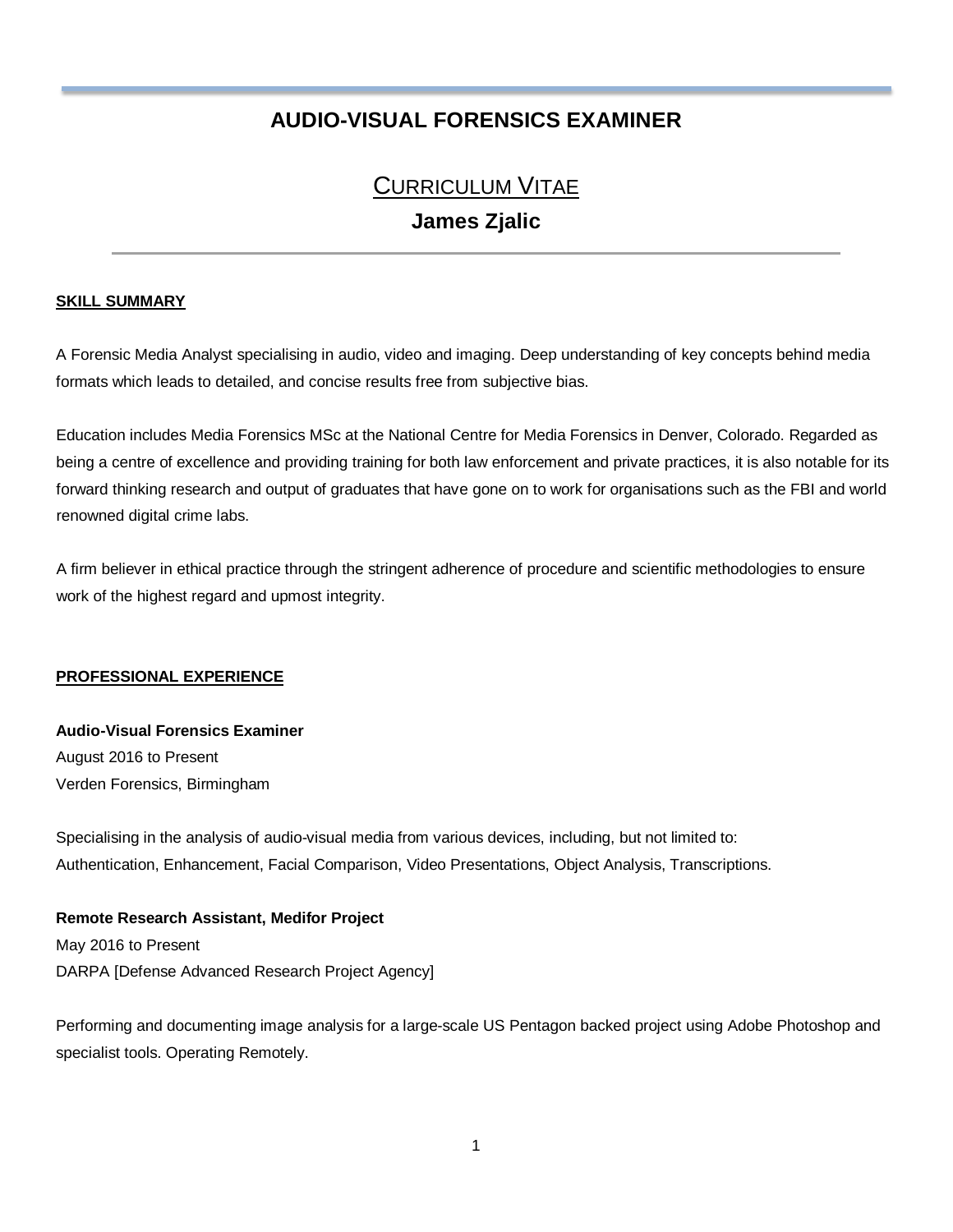# **AUDIO-VISUAL FORENSICS EXAMINER**

## CURRICULUM VITAE

### **James Zjalic**

### **EDUCATION & QUALIFICATIONS**

- MSc Media Forensics, National Centre of Media Forensics, University of Colorado, Denver, USA (2017);
- BSc (Hons) Audio Engineering, Birmingham City University (2015);
- Access Data ACE Certified Examiner (2015).

#### **PUBLISHED AND GOVERNMENTAL RESEARCH**

- Medifor Project, 2016 Present (Department for Advanced Research Project Agency, USA);
- A Proposed Audio Enhancement Framework for Forensic Purposes Presentation, AAFS Annual Conference 2018 (Seattle, WA, USA);
- A Low Cost, Cloud Based, Portable ENF System Paper, AES Audio Forensics 2017 (Arlington, VA);
- Determining Dimension Specific Information for Monaural Sound Recordings Poster, AES Audio Forensics 2017 (Arlington, VA).

### **EXPERT TESTIMONY**

• 16/04/2018 – Facial Comparison Testimony at Leicester Crown Court for Operation Evolution (Defense).

### **PUBLISHED ARTICLES**

- Charlatans in Digital Forensics (Forensic Focus, Jan 2018);
- The CSI Effect: Limitations Vs Expectations (Forensic Focus, Nov 2017);
- Iron Bars, Cement and Super Glue (Forensic Focus, Sept 2017);
- When No Conclusion is a Conclusion: Facial Comparison (Forensic Focus, Aug 2017);
- Audio Forensics in 2017 (Digital Forensics Magazine, Aug 2017);
- The Future of ENF Systems (Forensic Focus, Aug 2017).